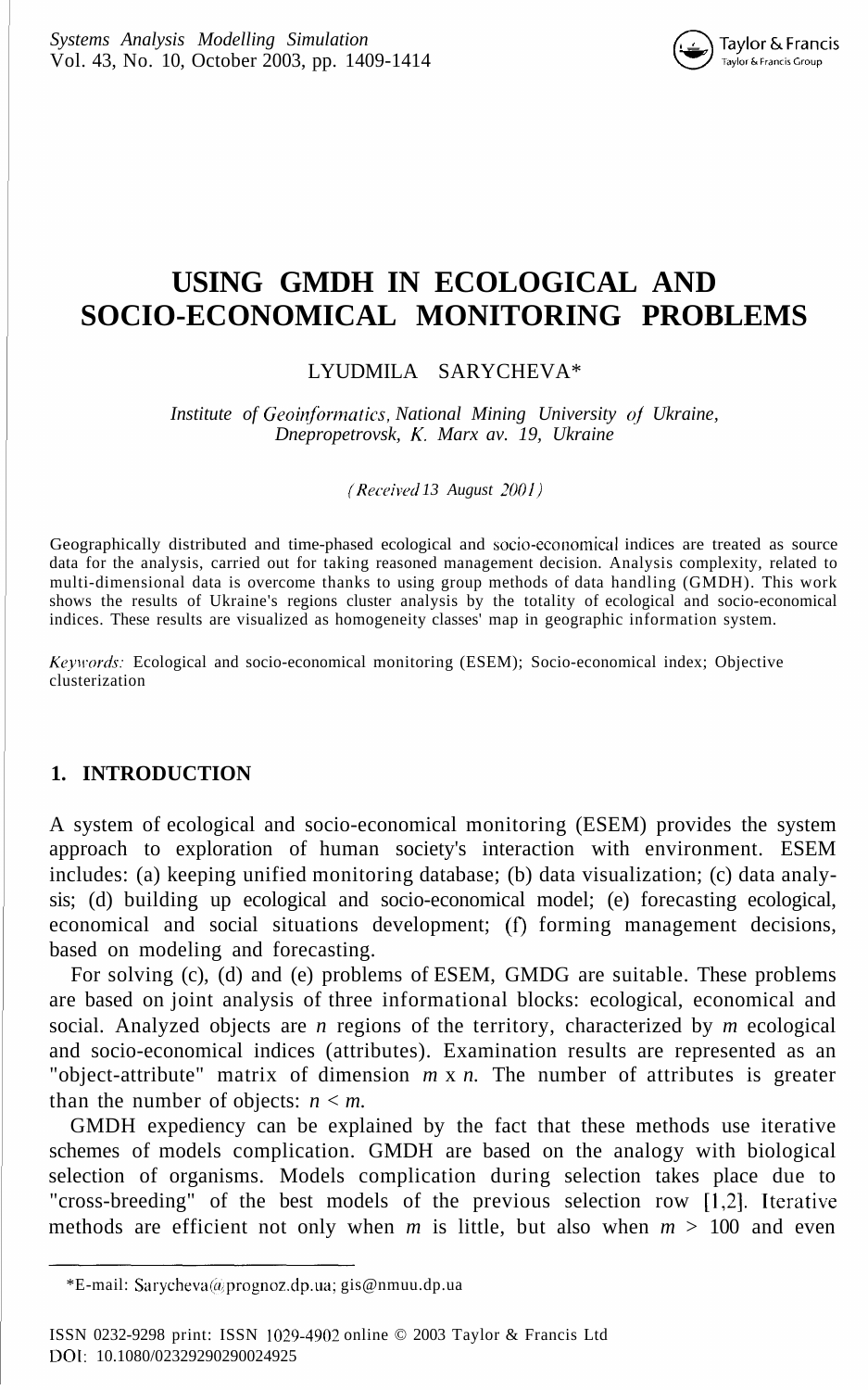$n \leq m$ . GMDH fundamental principles are: (a) intermediate solution is not final; (b) external compliment (using verifying sampling); (c) self-selection of intermediate solution; (d) uniqueness of final solution. This work solves the problem of ESEM data clusterization according to GMDH ideology.

#### **2. PROBLEM STATEMENT**

Let the investigated territory be divided into regions  $X_i$ ,  $i=1,2,\ldots,n$ , (region is a structural spatial unit of territory lay-out, usually a city district or industrial domain), *n* is the number of regions. According to ESEM data, each region is characterized by the totally of  $m = \lambda + \mu + \nu$  indices:  $\lambda$  – ecological indices (atmospheric emission of contaminants, square of land resources, waster product of mining operations and mineral processing etc. ),  $\mu$  - economical indices (make quantity per head, consumption of electrical energy, gross output of agriculture, etc.) and  $\nu$ social indices (level of unemployment, cash income of population, demographical indices, etc. ). The territory has to be divided into homogeneous zones by the totality of ecological, eco-economical and eco-socio-economical indices.

In mathematical problem statement, regions are represented as objects (vectors), ecological and socio-economical indices are represented as these objects' attributes (vector coordinates). An "object-attribute" matrix  $(X_1X_2 \cdots X_n)^T$  of dimension *m x n* is analyzed, which has the following structure:



 $i=1,2,\ldots,n$ ,  $j=1,2,\ldots,m$ . Each row of the matrix describes one object. Clusterization problem has to be solved. Clusterization  $K(X) = {K_1(X), K_2(X), \ldots, K_n(X)}$  $K_k(X)$ ,  $n \ge k \ge 1$ , of set X is a collection of nonempty pairwise disjoint subsets (clusters)  $\mathbf{K}_q(X)$ ,  $q = 1, 2, ..., k$  of the *X* set, whose union coincides with  $X : \mathbf{K}_1 \cup \mathbf{K}_2 \cup \cdots \cup \mathbf{K}_k = X$ ,  $\mathbf{K}_1 \cap \mathbf{K}_2 \cap \cdots \cap \mathbf{K}_k = \emptyset$ ,  $\mathbf{K}_q \neq \emptyset$ ,  $q = 1, 2, ..., k$ .

The number of cluster *k* can be unknown beforehand. For solving the clusterization problem, it is necessary to: (a) give definition of a cluster, i.e. indicate the properties, common for all the objects of a certain cluster (measure of resemblance between objects); (b) specify the method of partitioning objects into clusters; (c) specify clusterization quality criterion *J* (measure of resemblance between classes); (d) organize this criterion's movement to minimum (maximum) (during this process the actual number of clusters is defined).

#### **3. OBJECTIVE CLUSTERIZATION ALGORITHM**

Clusterization is carried out under the multiple-state scheme. On the first stage Euclidean distance (or generalized Euclidean distance) is taken as a measure of resemblance between objects and then clusterizations are analyzed, received by three methods (realizing different methods of fragmentation), under the assumption that the number of really existing clusters  $k = 2$ .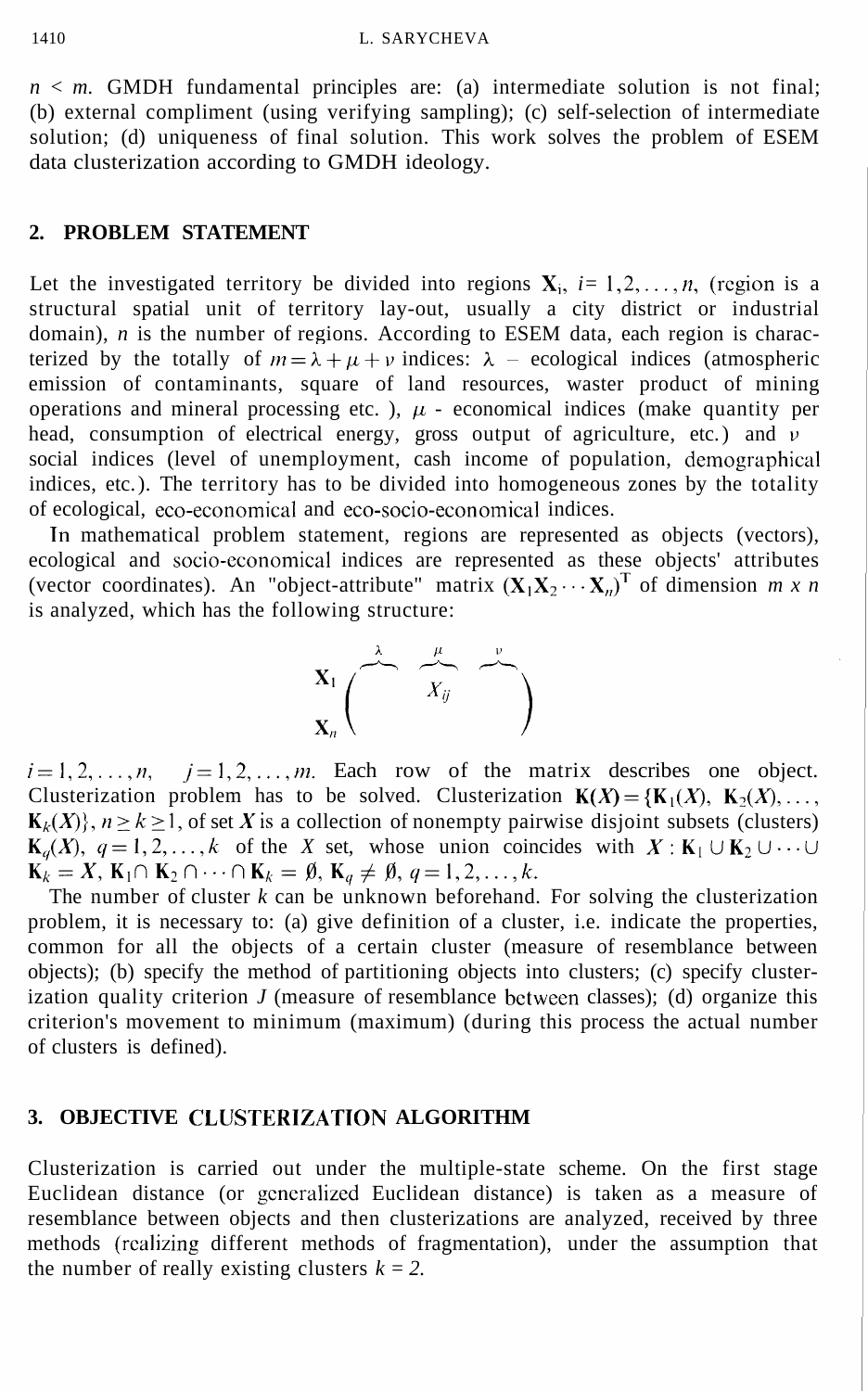In order to evaluate clusterization quality, initial set of objects is divided in a certain way into two equinumerous subsets A and B. Clusterization is considered to be objective if separately carried out for each equinumerous subset clusterization give the greatest congruence (thus, GMDH principle of external compliment is realized).

On the following stages the assumed number of cluster is increased:  $k = k + \frac{k - n}{k}$ . The best clusterizations of the previous stage are stored and then compared with newly obtained ones.

If during an iteration the number of clusters increases to the number of objects, but the desired criterion of clusterization objectivity is not obtained, consecutive replacement takes place: first, valuation method is replaced, then, measure of resemblance between classes is replaced, and finally, other clusterization methods are taken.

The scheme of one stage of the algorithm is the following:

- 1. The data are valuated.
- 2. Initial set *X,* containing *n* objects, is divided into two non-overlapping equinumerous subsets A and B  $(A \cap B = \emptyset, A \cup B = X)$ :
	- (a)  $n(n-1)/2$  distances  $r_{ij}$  between objects  $X_i$  and  $X_j$  are calculated, where  $i=1$ ,  $2, \ldots, n - 1, j = i + 1, i + 2, \ldots, n;$
	- (b)  $r_{as} = \min_{i,j} r_{ii}$  is determined;
	- (c) *qth* object is assigned to subset A, and the closest to it *sth* object is assigned to subset B;
	- (d) steps (b)-(c) are repeated for the remaining objects until all the objects are assigned either to A or B subset. Subset A contains objects with number  $q_1, q_2, \ldots, q_{n/2}$ , and subset B contains objects with numbers  $s_1, s_2, \ldots, s_{n/2}$  (*n* is assumed to be an even number, otherwise some of the objects are regarded twice).
- 3. Subsets A and B are clusterized (separately) by *k* average method *(k* is the expected number of clusters), closest neighbor method or ISODATA method [3]. Number *k* changes from iteration to iteration (usually  $k = 2, 3, \ldots, n$ ).

The method of *k* average minimizes internal clusterization quality criterion:

$$
J(\mathbf{K}_i)=\sum_{\mathbf{X}\in\mathbf{K}_i}d^2(\mathbf{X},\mathbf{z}_i),\quad i=1,2,\ldots,k,
$$

where  $z_i$  is a center of cluster  $K_i$ ,  $d(X, z_i)$  is the distance between object X and center  $z_i$ . The ISODATA algorithm performs the following steps:

- given objects are distributed among  $k$  clusters, corresponding to initial centers  $z_i$ ,  $j = 1, 2, \dots, k$ , by the following rule:  $X \in K_i$ , if  $d(X, z_i) \leq d(X, z_i)$ ,  $i \neq j$ ;
- if  $n_i < \Theta_N$ , cluster **K**<sub>i</sub> is excluded  $(n_i$  is the number of objects in **K**<sub>j</sub>;  $\Theta_N$  is a parameter to compare the number of objects in a cluster with);
- clusters' centers  $z_i$  are corrected:  $z_i = 1/n_i \sum_{X \in K_i} X$ ;
- the mean distance  $D_i$  is calculated between the objects in cluster  $K_i$  and the corresponding center  $z_i$ ; generalized mean distance  $D$  is calculated between objects in clusters and corresponding centers;
- for each cluster  $\mathbf{K}_i$  the vector of mean square deviation  $\sigma_i$  is determined, each component of which characterizes mean square deviation of an object of cluster  $\mathbf{K}_i$  by one of coordinate axis;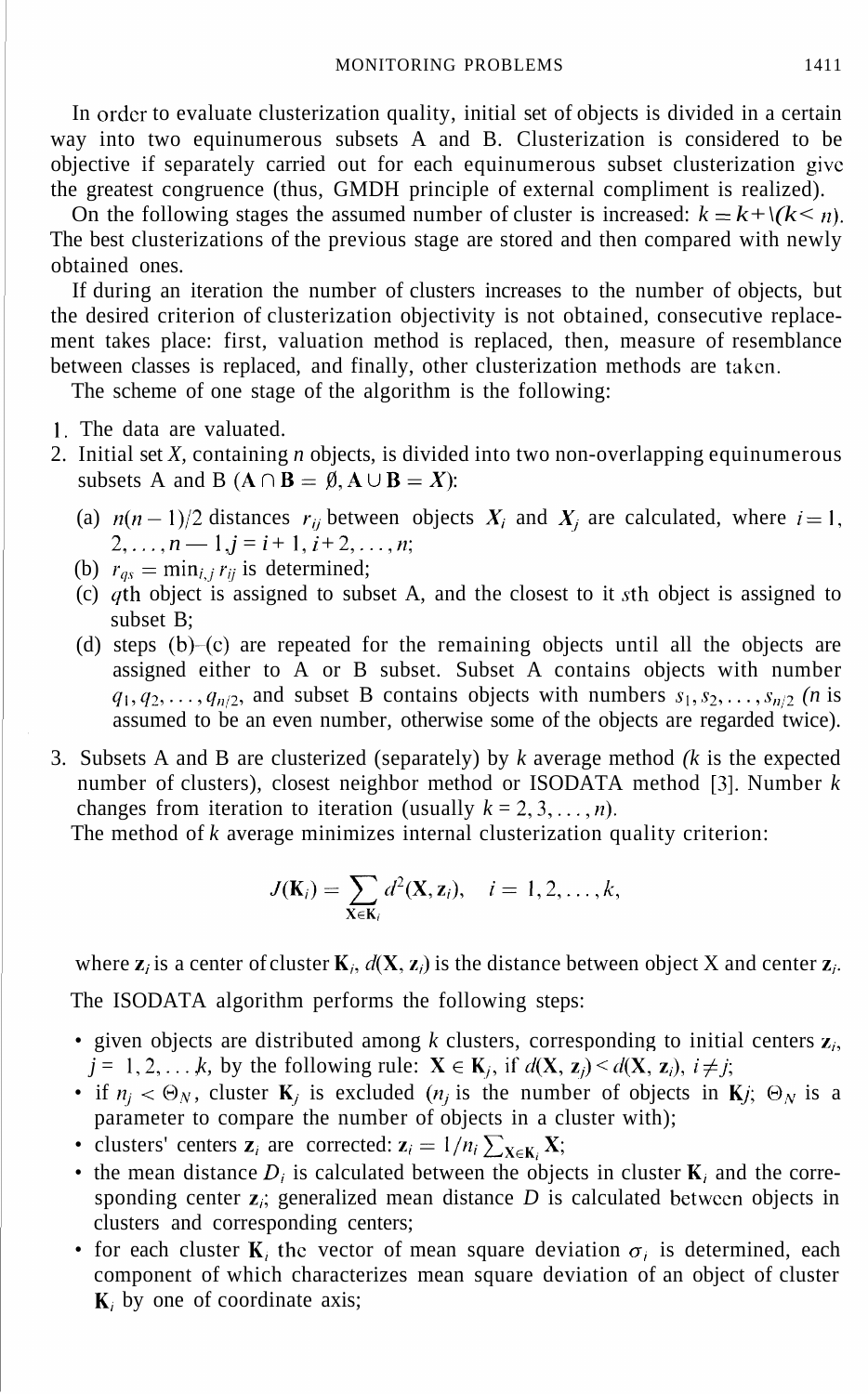- in each of vectors  $\sigma_i$ , the maximal component  $\sigma_i$  max is determined;
- distances  $D_{ii}$ ,  $i = 1, 2, ..., k 1$ ,  $j = i + 1, ..., k$ , between all pairs of clusters' centers are calculated and compared with parameters  $\Theta_c$ , characterizing the compactness; distances which are less than  $\Theta_c$  are ranged in ascending order; clusters' pairs, corresponding to the lowest values of distances  $D_{ij}$  are merged.

Described algorithm, implemented by authors, maximizes internal clusterization quality criterion:

$$
J = \ln \frac{k^{k-1} \cdot \sum_{i=1}^{k-1} \sum_{j=i+1}^{k} d(\mathbf{z}_i, \mathbf{z}_j) \cdot \prod_{i=1}^{k} n_i / n}{(k-1)(1 + \sigma_{\max})(1 + 1/n \sum_{i=1}^{k} \bar{D}_i / n_i)},
$$

where  $\sigma_{\text{max}} = \max_i(\sigma_{i_{\text{max}}})$ ,  $\bar{D}_i$  is mean distance between objects of cluster **K**<sub>*i*</sub>.

4. Among the obtained clusterizations the best one is selected. Selection of best clusterization is realized according to the external criterion of "objectivity", evaluating the correspondence of clusterizations, obtained separately from excerpts A and B. Clusterization is considered best if it has greatest number of objects pairs  $(q_1, s_1)$ ,  $l=1,2,\ldots,n/2$ , located in the corresponding clusters of subsets A and B. E.g. if objects with numbers  $q_3$ ,  $q_7$ ,  $q_{10}$  are in the same class of subset A and objects with numbers  $s_3$ ,  $s_7$ ,  $s_{10}$  are in the same class of subset B, the clusterization is objective:



In conclusion we will note the distinctive features of the algorithm: multiple-stage search of the best clusterization, clusterization quality evaluation by means of external and internal criteria, usage of collections of measures of resemblance and clusterization methods.

# **4. OBJECTIVE CLUSTERIZATION METHOD APPLICATION FOR** ESEM **DATA ANALYSIS**

Department of regional policy of the Ministry of Economy of Ukraine places on its official web-site (www.me.gov.ua) materials [4], characterizing the main indices of socio-economical conditions in Ukraine: industry growth rate by the main branches of economy, indices characterizing industry, agriculture, building and investment of capital, goods turnover, export and import, state of backlogs analysis, financial state, social state, privatization and private enterprise, and ecology. These materials for 1999 and January-July 2000 were taken as source data for the cluster analysis of Ukraine's regions by the totality of indices.

"Object-attribute" tables of dimension *m* x *n* are the subject to multi-dimensional analysis,  $n = 27$  is the number of initial set objects (regions of Ukraine), *m* is the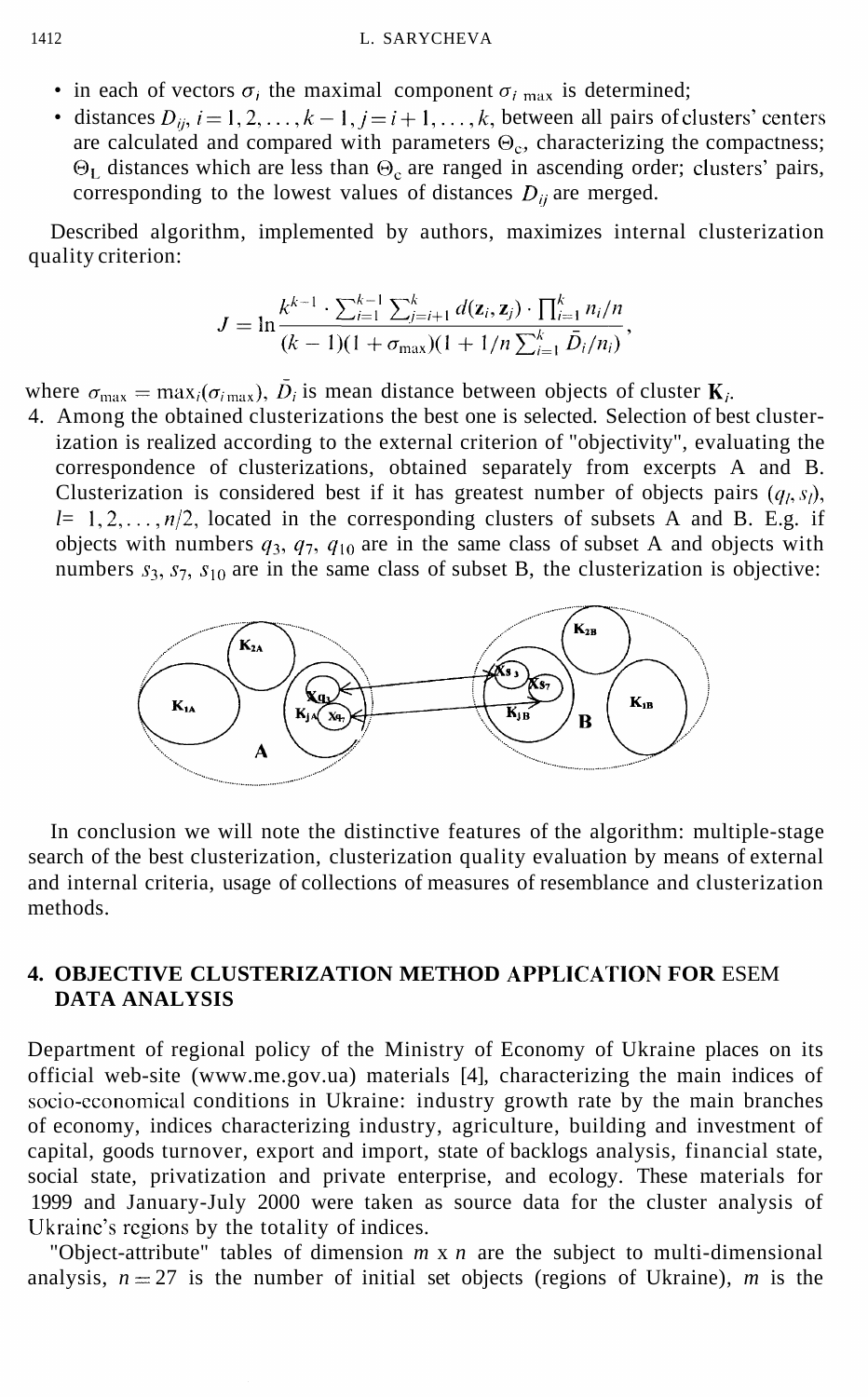number of attributes, describing these objects (ESE indices, e.g.  $m = 5$  is the number of ecological indices,  $m = 47$  is the number of social sphere indices,  $m = 94$  is the total number of indices, etc.). Let us briefly describe some obtained results.

Figure 1 shows results of cluster analysis of  $n = 27$  Ukraine regions by the totality of: (a)  $m = 47$  social sphere indices; (b)  $m = 8$  investment indices; (c)  $m = 94$  ecological and



FIGURE 1 Results of cluster analysis.